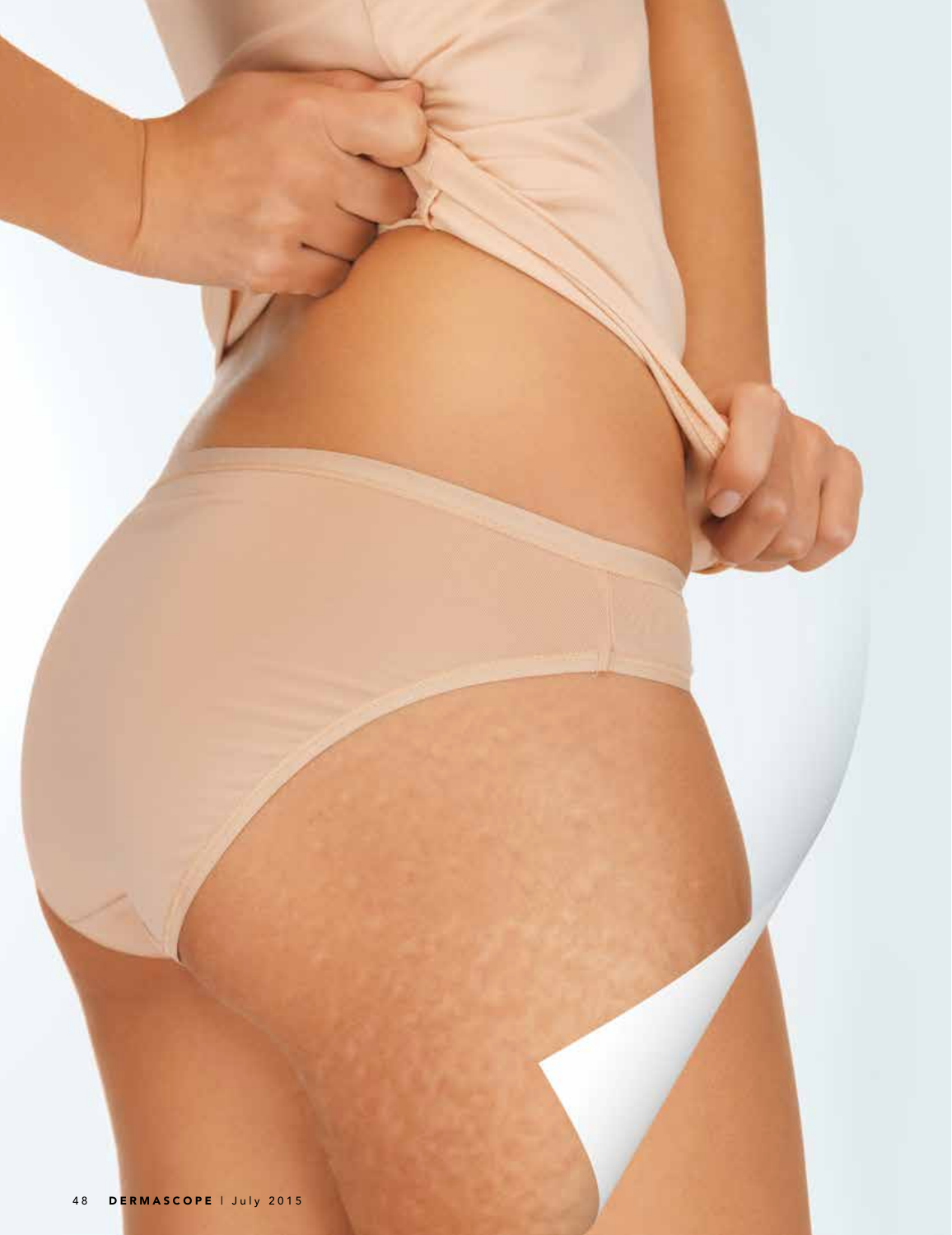# YPOSSAGE: A Proven Modality for Cellulite Reduction and Inch Loss

by Melissa M. Montalvo

 $\frac{1}{2}$ ong before the word 'cellulite' became a common term in the health, fitness, and beauty industries, women have struggled with the age-old curse of unsightly orange-peel dimples and hard to lose inches, particularly around cellulite's most prone areas (between the lower trunk and mid to upper thighs). The definition of cellulite and its physiological understanding has evolved since the 1920s, when it was first formally introduced in its medical context. Back then, French scientists claimed that cellulite was a complex, cellular dystrophy of tissue, caused by a disorder of water metabolism. Most recently, cellulite, also known as gynoid lipodystrophy, is widely considered to be caused by uneven patterns of connective tissue, where adipose (fatty) tissue is able to push into the skin, resulting in a lumpy surface and dimpling.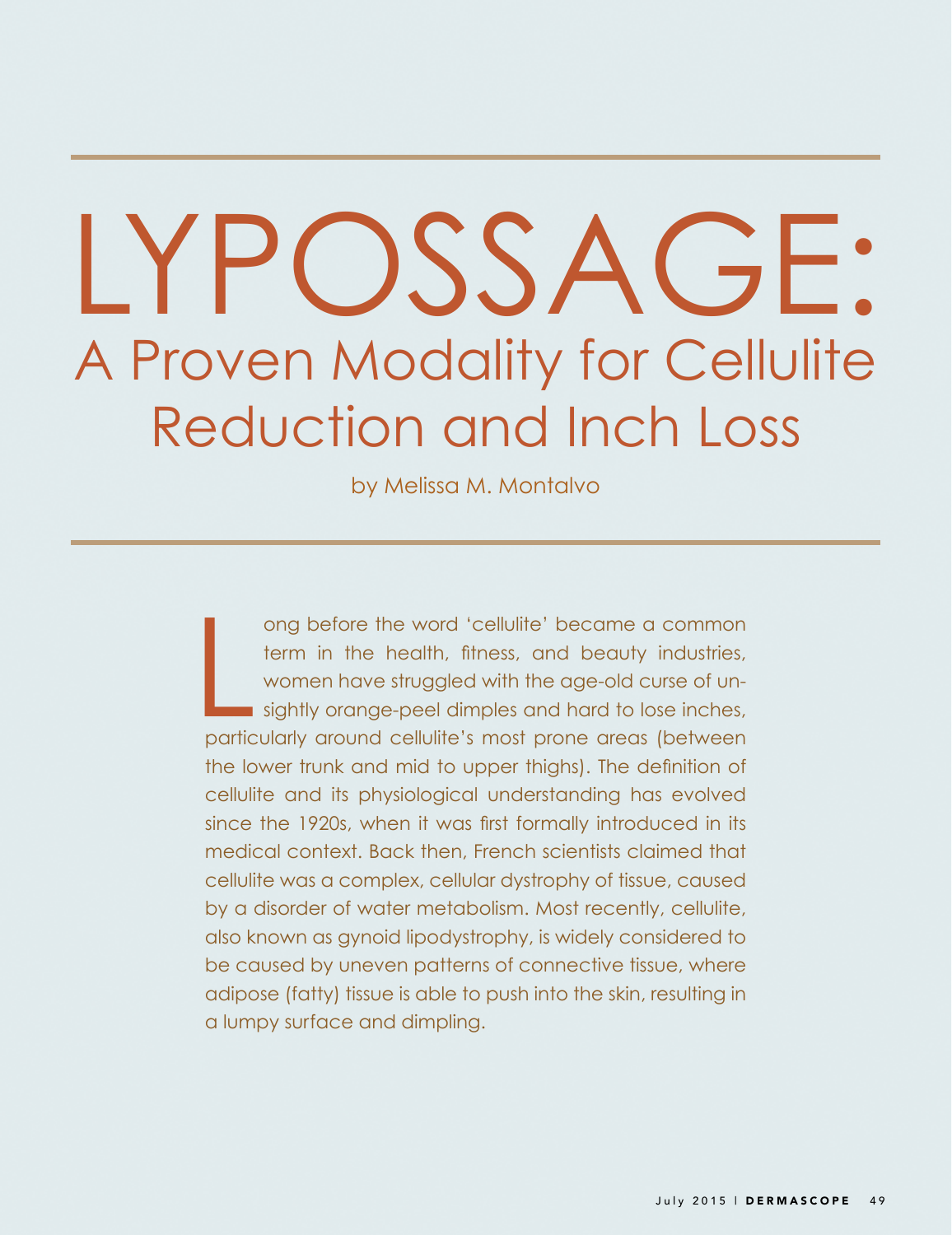#### Cellulite's Landscape and Formation

Researchers seem to agree that the integrity of connective tissue is governed by the presence of collagen, which is dependent on the hormone estrogen. This is one of the reasons why approximately 85 percent of women experience cellulite, but it is uncommon in most men. Adding to the female dilemma is the fact that women have a less structurally sound network of collagen fibers than men. One of estrogen's major functions is to break down collagen in the cervix, at the time of delivery, to allow the passage of a newborn. It is now understood that cellulite formation is a biological function of collagen breakdown. Estrogen stimulates fibroblasts to make collagenase (enzymes) that break down collagen fiber. Collagen fiber holds fat cells (adipocytes) in place. Without

![](_page_2_Figure_2.jpeg)

collagen fibers, adipocytes escape out of compact-held groups and gravitate toward the skin's surface, resulting in hypertrophy, the enlargement of the cells to their full size. Hypertrophic fat cells then stimulate the development of pre-adipocytes to form new adipocytes. Thus, the more present fat, the more the ovaries are stimulated to produce estrogen, thereby repeating the cycle.

Skin thickness, heredity, the amount and distribution of body fat, and age can all influence the presence of cellulite, although it seems that the weight of an individual is not necessarily a deciding factor, as many thin people also have it. While there are many techniques and methods to address the appearance of cellulite (such as topical creams, radiofrequency, mesotherapy, and body wraps), it seems that due to the many factors involved in its causes, most medical doctors agree that, while there is no permanent cure for it, the most effective solution for reducing the appearance of cellulite (and inch loss) is to use a holistic approach. Allopathic medicine has realized that alternative modalities can offer a wide range of benefits for many of the body's most complex challenges. Much of that change in thought can be attributed to one of alternative health's pioneers in legitimizing alternative therapies, Charles W. Wiltsie III.

#### The Evolution of Lypossage

What began as Wiltsie's goal to establish massage therapy as a legitimate health practice turned into the evolution of a modality that spread globally. Wiltsie is a Connecticut state licensed massage therapist, whose experience in the alternative health industry has established him as a sought-after educator of health professionals. Through his research, Wiltsie adapted complex physical therapy techniques to develop a body contouring practice on healthy women, known today as Lypossage. This health-oriented modality was created from a study that he conducted in 1998 on 100 healthy women who desired to

## **Become a Part of DERMASCOPE Community Get Connected with Other Aesthetics Professionals**

![](_page_2_Picture_8.jpeg)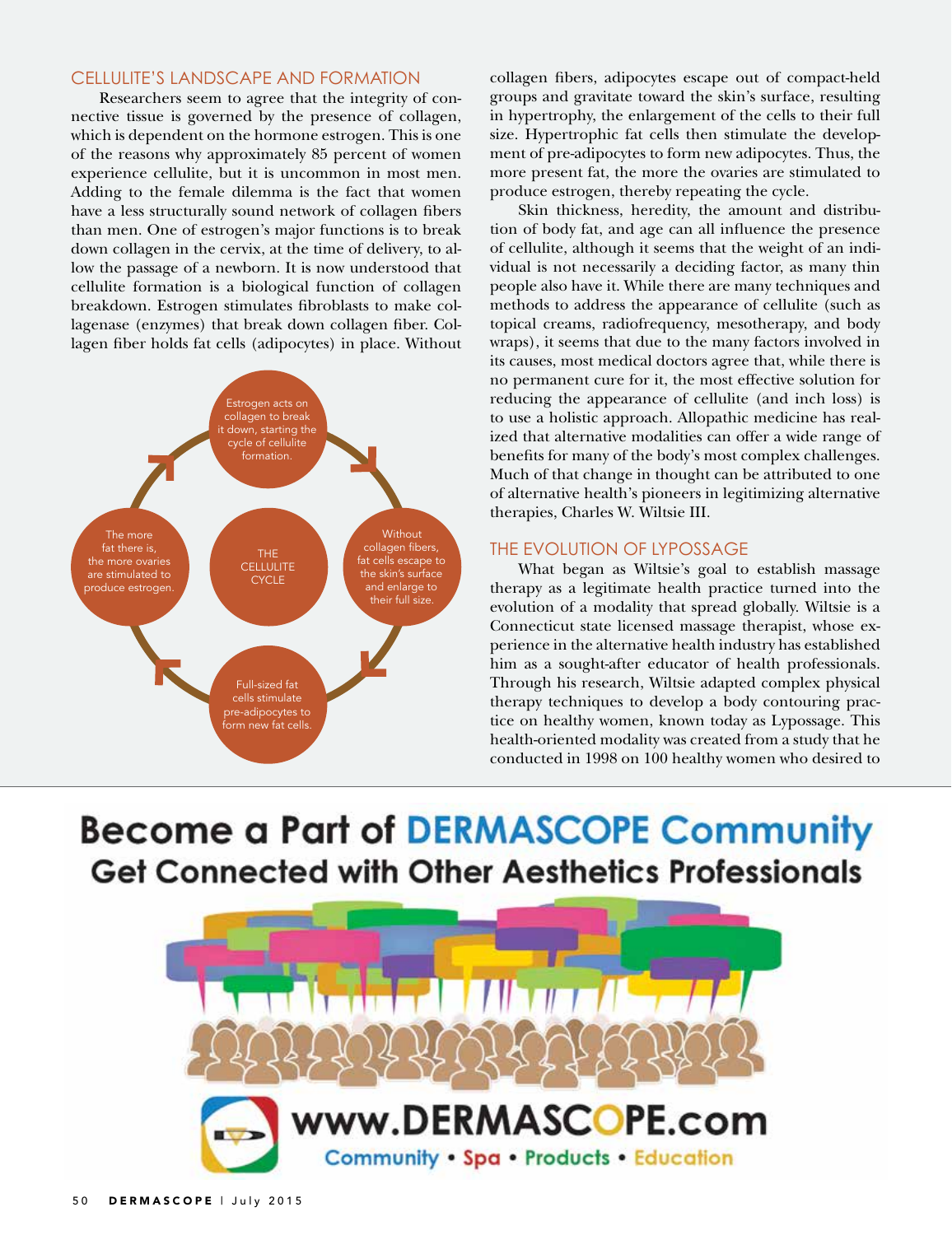![](_page_3_Picture_0.jpeg)

lose extra inches, while also decreasing the appearance of cellulite. Wiltsie knew that in the allopathic environment, complex physical therapy techniques and manual lym phatic drainage positively affected lymphedema (fluid re tention that causes swelling). He set out to verify whether or not modified complex physical therapy techniques, coupled with bodywork's most common practices: effleu rage, myofascial release, lymphatic drainage, deep tissue work, skin rolling, and tapotement, would deliver the results that women searched for in their ever-long battle with reducing inches and cellulite. At the time, the only research on inch loss and cellulite reduction that had been conducted involved a mechanical method of posi tive and negative pressures called Endermologie. While machines are known to reproduce similar results, where holistic health is governed, human touch is arguably a leading factor in the client's overall journey, satisfaction, and health. Therefore, it stands to reason that being able to offer both manual and mechanical options is of benefi cial significance to the practitioner.

There are many bodywork modalities, including Swedish, deep tissue, sports, Shiatsu, Thai, trigger point therapy, craniosacral, et cetera. Wiltsie selectively chose a combination of massage techniques that were known to improve muscle tone, stimulate circulation, and posi tively affect the lymphatic system, thus a holistic modality was born. Despite recent claims by researchers that they were the first to study novel forms of treatment for di mension loss and cellulite reduction using variations of mechanical and manual lymphatic drainage techniques, Wiltsie was indeed the first to conduct a study involving adapted complex physical therapy techniques combined with massage therapy's greatest methods. His main goal, regardless of his study's outcome at the time, was to incite further independent research to propel massage therapy as a "legitimate, integrated part of the health services landscape." His research concluded that 95 percent of subjects lost significant dimension in five target areas be tween the naval and mid-thigh. These results did in fact motivate scientists to further investigate alternative therapies as authentic solutions to some of western medicine's most challenging questions.

![](_page_3_Picture_3.jpeg)

# **Aesthetics** International **Association**

Finding what you've been searching for shouldn't be complicated!

## AIA is here for you providing:

**Aesthetics Association Benefits** Certification Community Education Legends **Networking** Professionalism Resources

![](_page_3_Picture_8.jpeg)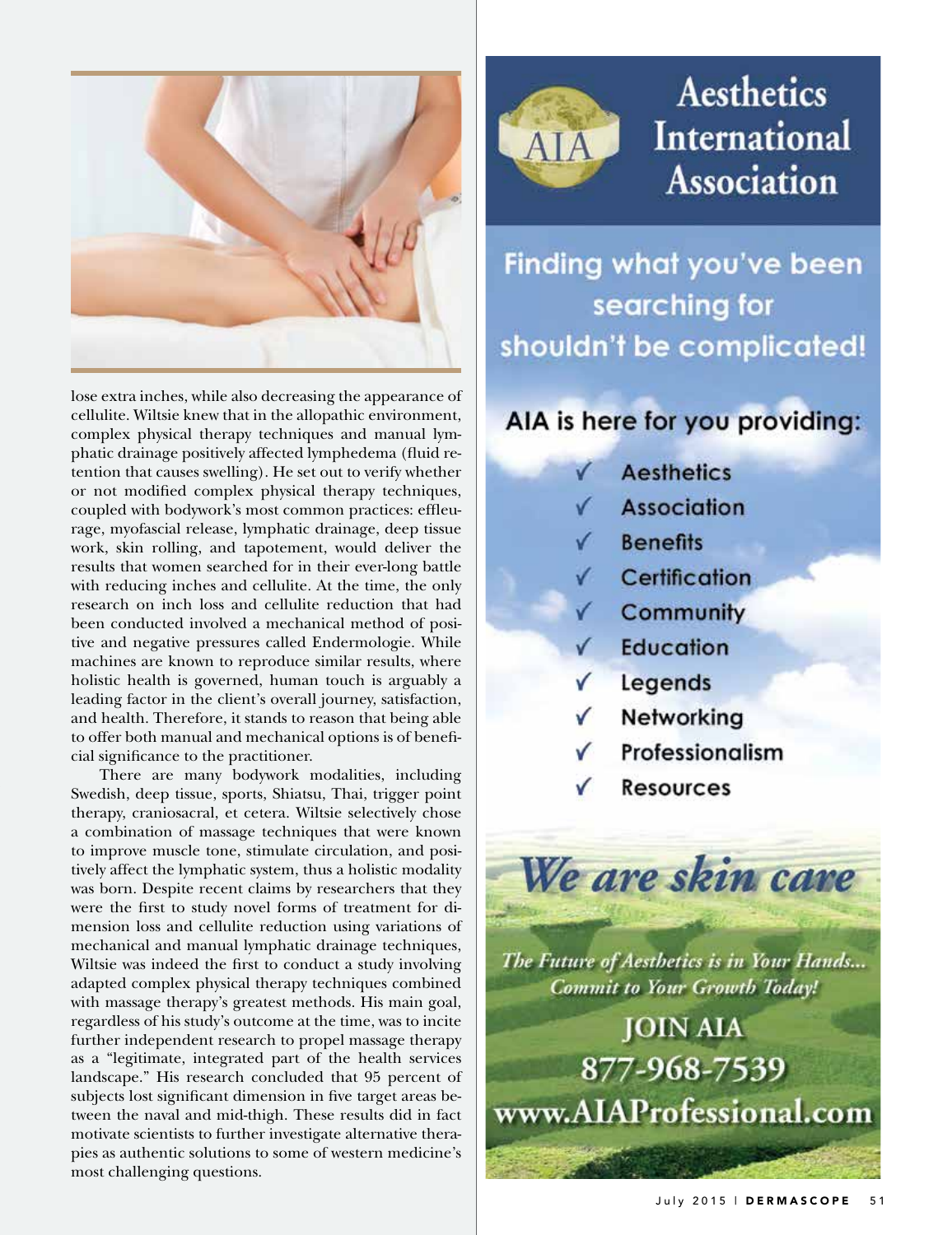# We want to hear from you!

# Website Poll

## How<br>licer **How long have you been licensed in aesthetics?**

- q **Under 1 year**
- q **1 to 5 years**
- q **6 to 9 years**
- q **10 to 15 years**
- q **16+ years**

Share your thoughts by visiting the DERMASCOPE.com homepage.

# Tips and Tricks

## How<br>wha **How do you practice what you preach?**

![](_page_4_Picture_11.jpeg)

Share your thoughts by visiting DERMASCOPE.com/tipsandtricks.

# Why We Love

## Why<br>sellin **Why do you love selling retail?**

![](_page_4_Picture_15.jpeg)

Share your thoughts by visiting DERMASCOPE.com/whywelove.

![](_page_4_Picture_17.jpeg)

There are additional positive effects of Lypossage, including a reduction in overall daily pain and improved posture through the release of tightly restricted fascia.

In 2006, researchers from Artevelde College and the University of Ghent in Belgium conducted independent studies on Lypossage. Their results showed lower levels of LDL-cholesterol, higher levels of HDL-cholesterol, and slightly elevated triglycerides. They also observed a reduction in body mass and cellulite. As a result of this research, Lypossage became an even stronger contender among noninvasive treatments for reducing dimension and the appearance of cellulite. In just over a decade, Lypossage has grown from more than a half dozen trainers and approximately 1,000 practitioners in the United States, Canada, and Australia, to over 3,000 practitioners across North and South America, Europe, Australia, and Asia.

### The Lypossage Protocol

Interstitial fluid retention, or congestion, occurs as a result of cellulite formation. Since capillary blood flow slows down with the onset of cellulite, lymph flow also decreases. The lymphatic system does not possess any muscles with which to pump fluid; therefore, in conjunction with techniques that provide adequate blood circulation, manual lymphatic drainage is a necessary component of the Lypossage protocol.

Lypossage can only be performed by a certified Lypossage therapist. Treatment is comprised of a series of 18, 20-minute sessions, over a six to nine week period, with a minimum of two sessions per week.

During Lypossage treatment, there are three zones that should be covered:

- Zone 1 targets hips, thighs (inner, outer, front, and back), and the abdomen.
- Zone 2 targets the back, chest, and arms.
- Zone 3 targets the head, face, and neck.

Zones 1 and 2 focus on the same systems and theory, incorporating myofascial massage with an emphasis on the lymphatic system. Depending on the area of the concentration, techniques for Zone 1 include skin rolling, myofascial pull and wringing, tapotement, compression, visceral manipulation, twisting, and effleurage. Zone 2 uses a few of the same techniques as Zone 1, with added replacement, utilizing cross fiber compression, petrissage, chest compression, and foot pumping. Zone 3 incorporates deep tissue massage on the head and neck with particular emphasis on related muscles, including but not limited to, the digastric (under the mandible),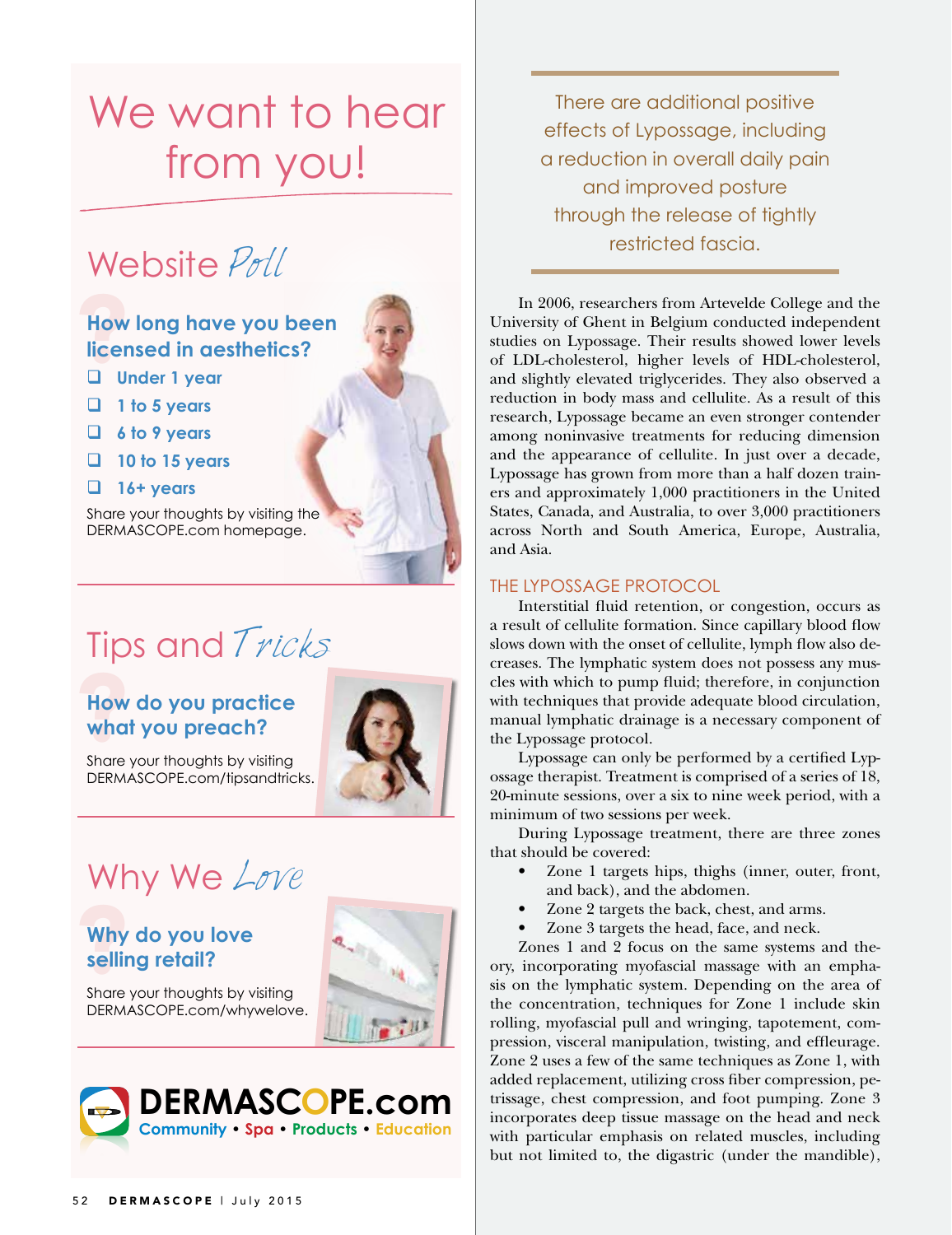![](_page_5_Picture_0.jpeg)

masseter, temporalis, frontalis, orbicularis oculi (around the eyes), and depressor anguli oris (around the mouth). There is also a comprehensive focus on the cervical node, submandibular node, and all lymph channels in the neck, throat, and face area.

#### Benefits and Drawbacks

The final results of a Lypossage treatment are relevant to a person's goals and self-perception. Most healthy women who have extra inches and perceived flaws (dimples and orange-peel skin) respond very well to Lypossage. Compared to other procedures, such as liposuction, subcision, and mesotherapy, Lypossage is non-invasive with no downtime or recovery involved. However, analogous to exercising, Lypossage does take time for the body to adapt.

Yasuko Kawamura, a nationally certified massage therapist and holistic health practitioner in Orange County, Calif., affirms that cellulite does not develop overnight; therefore, "it takes the body time to retrain and assimilate the changes just like exercising." For some individuals, the first few sessions may also be moderately painful and leave some bruising, but most adapt quite well and fairly quickly. Lypossage also requires other key elements to increase successful outcomes such as consistency, proper nutrition, sufficient water intake, and regular exercise. It is a modality that requires time and discipline for results to be visible. Many people may prefer a quick fix that requires very little time and effort.

There are additional positive effects of Lypossage, including a reduction in overall daily pain and improved posture through the release of tightly restricted fascia. Lypossage treatments have also been proven to stimulate a sense of well-being and a desire to incorporate other healthy habits and alternative modalities into a more holistic lifestyle. While most natural alternatives take time to bring forth much wanted results, the benefits to the whole mind and body far outshine the quick fixes in the long run.

![](_page_5_Picture_7.jpeg)